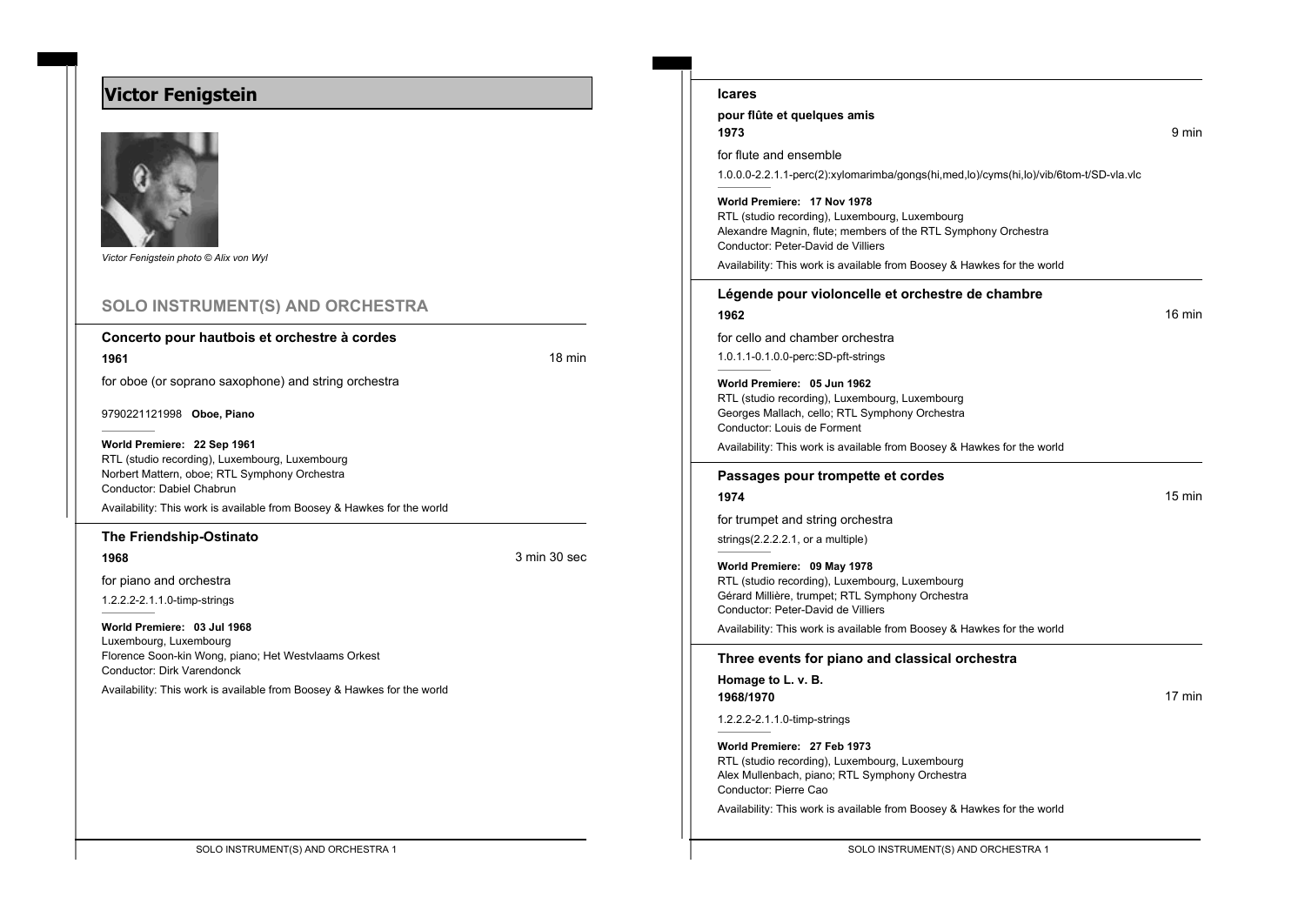| Trois esquisses juives<br>1964/1994<br>Version for violin and string orchestra<br>strings $(3.4.2.2.1, or a multiple)$                                    | 8 min |
|-----------------------------------------------------------------------------------------------------------------------------------------------------------|-------|
| Availability: This work is available from Boosey & Hawkes for the world                                                                                   |       |
| Trois esquisses juives<br>1964/1994                                                                                                                       | 8 min |
| Version for viola and string orchestra<br>strings $(3.4.2.2.1,$ or a multiple)<br>Availability: This work is available from Boosey & Hawkes for the world |       |
| Trois esquisses juives<br>1964/1994                                                                                                                       | 8 min |
| Version for cello and string orchestra<br>strings $(3.4.2.2.1, or a multiple)$<br>Availability: This work is available from Boosey & Hawkes for the world |       |
| Trois esquisses juives<br>1964/1994                                                                                                                       | 8 min |
| Version for flute and string orchestra<br>strings(3.4.2.2.1, or a multiple)<br>Availability: This work is available from Boosey & Hawkes for the world    |       |
| Trois esquisses juives<br>1964/1994                                                                                                                       | 8 min |
| Version for oboe and string orchestra<br>strings $(3.4.2.2.1,$ or a multiple)<br>Availability: This work is available from Boosey & Hawkes for the world  |       |
| Trois esquisses juives<br>1964/1994                                                                                                                       | 8 min |
| Version for clarinet and string orchestra                                                                                                                 |       |

| Trois esquisses juives<br>1964/1994<br>Version for horn and string orchestra<br>strings $(3.4.2.2.1)$ , or a multiple)<br>Availability: This work is available from Boosey & Hawkes for the world                                                                                             | 8 min |
|-----------------------------------------------------------------------------------------------------------------------------------------------------------------------------------------------------------------------------------------------------------------------------------------------|-------|
| Trois esquisses juives<br>1964/1994                                                                                                                                                                                                                                                           | 8 min |
| Version for trumpet and string orchestra<br>strings $(3.4.2.2.1,$ or a multiple)<br>Availability: This work is available from Boosey & Hawkes for the world                                                                                                                                   |       |
| <b>Trois esquisses juives</b><br>1964/1994                                                                                                                                                                                                                                                    | 8 min |
| Version for tenor trombone and string orchestra<br>strings $(3.4.2.2.1,$ or a multiple)<br>Availability: This work is available from Boosey & Hawkes for the world                                                                                                                            |       |
| Trois esquisses juives<br>1964/1994                                                                                                                                                                                                                                                           | 8 min |
| Version for percussion and string orchestra<br>strings $(3.4.2.2.1)$ , or a multiple)<br>Availability: This work is available from Boosey & Hawkes for the world                                                                                                                              |       |
| Trois esquisses juives                                                                                                                                                                                                                                                                        |       |
| 1964<br>for double bass and string orchestra<br>strings $(3.4.2.2.1, \text{ or a multiple})$<br>9790221122001 Double Bass, Piano<br>World Premiere: 17 Mar 1976<br>RTL (studio recording), Luxembourg, Luxembourg<br>Jean Poppe, double bass; RTL Symphony Orchestra<br>Conductor: Pierre Cao | 8 min |
| Availability: This work is available from Boosey & Hawkes for the world                                                                                                                                                                                                                       |       |
| <b>Two Pieces</b>                                                                                                                                                                                                                                                                             |       |
| 1978/1992<br>Version for violin (or alto saxophone) and strings<br>Availability: This work is available from Boosey & Hawkes for the world                                                                                                                                                    | 7 min |